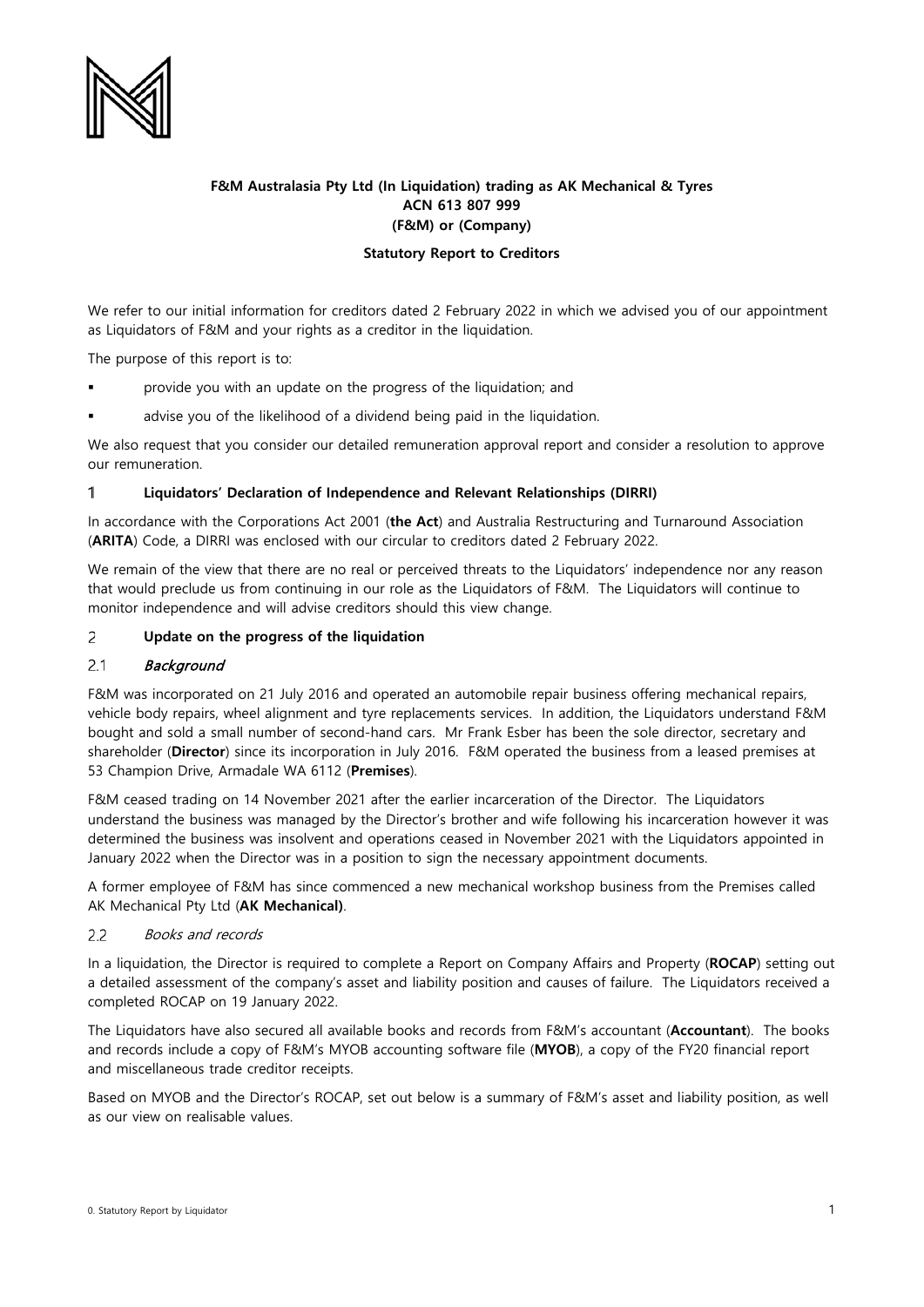

#### 3 **Estimated assets and liabilities**

Set out below is a summary of the known assets and liabilities of F&M identified by the Liquidators to date. The Liquidators have not carried out an audit, not verified the information in preparation of the summary set out in this report. Accordingly, no warranty of accuracy or reliability is provided by the Liquidators in respect of the financial information.

### $3.1$ Assets

Set out below is a summary of the assets of F&M which have been identified by the Liquidators to date:

| <b>F&amp;M</b> - Estimated asset position |       |             |                          |                  |        |
|-------------------------------------------|-------|-------------|--------------------------|------------------|--------|
|                                           |       |             |                          | Liquidators' ERV |        |
| \$                                        | Ref.  | <b>MYOB</b> | <b>ROCAP</b>             | High             | Low    |
| Bank account balance                      | 3.1.1 | 84,696      | 17,415                   | 17,415           | 17,415 |
| Aged receivables                          | 3.1.2 | 1,433       | 620                      |                  |        |
| Loan repayable                            | 3.1.3 |             | $\overline{\phantom{0}}$ | 78,250           |        |
| Motor vehicles                            | 3.1.4 | 60,906      | $\overline{\phantom{a}}$ | Unknown          |        |
| Plant and equipment                       | 3.1.5 | 64,228      | $\overline{\phantom{a}}$ | Unknown          |        |
| Total                                     |       | 211,264     | 18,035                   | <b>Unknown</b>   | 17,415 |

# 3.1.1 Bank account balance

Prior to the business ceasing to trade, F&M maintained a bank account with Westpac. The bank account was closed on 23 July 2021 when Westpac issued a bank cheque payable to F&M in the amount of \$17,415 which represented the closing balance of the bank account. F&M's MYOB file was not reconciled as at the date of the Liquidators' appointment and all bank transactions had not been recorded. Accordingly, the realisable value of F&M's cash at bank is \$17,415.

The Liquidators secured possession of the bank cheque and have lodged this to the Liquidators bank account.

In addition, the Liquidators wrote to 73 financial institutions seeking details of accounts held by F&M. With the exception of the Westpac accounts, no financial institution identified a bank account with a positive balance in the name of F&M.

# 3.1.2 Aged receivables

The Liquidators review of F&M's MYOB identified accounts receivable of \$1,433 due from six debtors. The Directors' ROCAP confirmed an accounts receivable balance of \$620.

The Liquidators wrote to all potential debtors of F&M based on the MYOB records and the information provided by the Director. Each debtor has either provided confirmation of payment prior to the Liquidators appointment, or demonstrated the invoice was not due.

Accordingly, the Liquidators consider there will be no recoveries from debtors.

# 3.1.3 Loan repayable

Although neither the MYOB file or the Directors' ROCAP disclose the existence of a loan repayable to F&M, the Liquidators have been provided with evidence of funds transferred to a family member of the Director. The Liquidators have been provided with deposit slips confirming circa \$48,250 of customer receipts were lodged to the family members bank account between 11 May 2021 and 10 September 2021.

In addition to the funds deposited, the Liquidators review of F&M's bank statements identified further transactions with the family member. The bank statements have identified two amounts of \$10,000 being transferred to F&M in addition to a transfer back to the family member of \$50,000.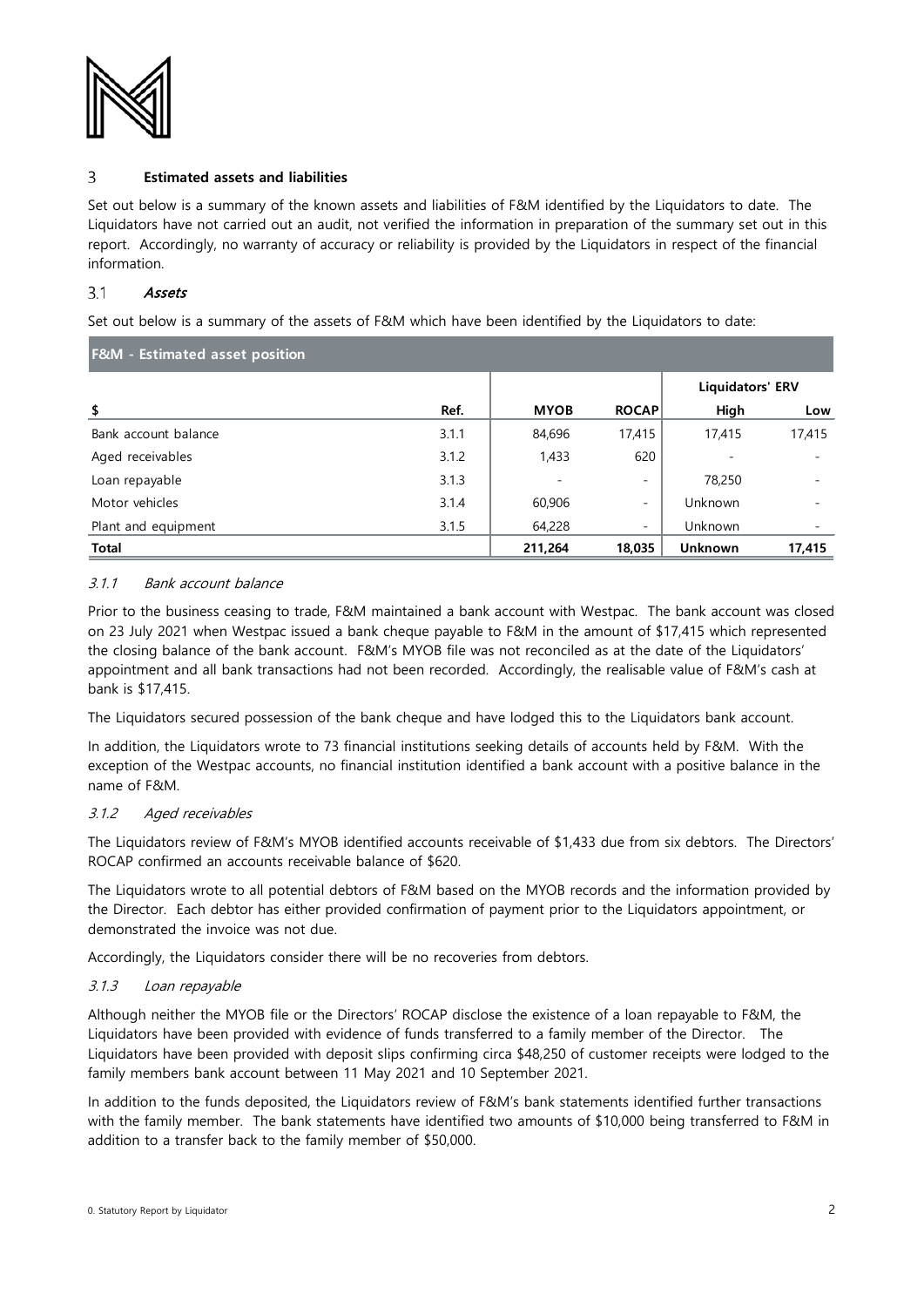

Based on our investigations to date, the Liquidators consider the balance due to F&M from the family member totals \$78,250 however the family member disputes the balance and has asserted the \$48,250 remitted to their bank account does not relate to proceeds of F&M.

The Liquidators investigation into the recoverability of these funds is ongoing however at the date of this report, the Liquidators considers the balance of \$78,250 to be repayable to F&M.

### <span id="page-2-0"></span>3.1.4 Motor vehicles

The Liquidators undertook a review of the motor vehicles registered to F&M. The Liquidators investigated the motor vehicles registered in the financial statements of F&M and recorded in F&M's MYOB file as at the date of our appointment. In addition, the Liquidators wrote to the Department of Transport (**DoT**) seeking details of all motor vehicles registered to F&M in the previous four years.

A schedule of the motor vehicles registered to F&M with the DOT and their treatment in the books and records of F&M is detailed below:

**F&M Australasia Pty Ltd (In Liquidation) - Motor Vehicles**

| <b>Motor Vehicle</b>     | Recorded in<br><b>MYOB</b> | <b>Recorded</b> in<br>FY20 statements | <b>DoT Status</b> | Sale proceeds<br>identified |
|--------------------------|----------------------------|---------------------------------------|-------------------|-----------------------------|
| 1999 Ford Ka             | $\checkmark$               | ✓                                     | Sold              | $\mathsf{x}$                |
| 2007 Holden Rodeo        | ✓                          | ✓                                     | Sold              | $\mathsf{x}$                |
| 2015 Toyota Kluger       | $\checkmark$               | $\checkmark$                          | Sold              | $\mathsf{x}$                |
| 2005 Mazda 3A            | ✓                          | ✓                                     | Sold              | $\mathsf{x}$                |
| 2015 Toyota Hilux        | ✓                          | x                                     | Delicenced        | x                           |
| 2015 Mitsubishi Triton   | ✓                          | x                                     | Delicenced        | x                           |
| Daihatsu Charade         |                            | ×                                     | N/A               | $\mathsf{x}$                |
| 2008 Toyota Hilux        | ✓                          | ×                                     | N/A               | x                           |
| 2005 Toyota Hiace        | x                          | $\mathsf{x}$                          | Delicenced        | $\mathsf{x}$                |
| 2006 Holden Vectra       | x                          | $\mathsf{x}$                          | Delicenced        | $\mathsf{x}$                |
| 2012 Nissan Navara       | x                          | $\mathsf{x}$                          | Delicenced        | $\mathsf{x}$                |
| 2012 Nissan Navara       | $\boldsymbol{\mathsf{x}}$  | $\mathsf{x}$                          | Delicenced        | $\mathsf{x}$                |
| 2005 Hyundai Santa Fe    | x                          | ×                                     | Delicenced        | x                           |
| 2008 Holden Commodore    | x                          | $\mathsf{x}$                          | Delicenced        | $\boldsymbol{\mathsf{x}}$   |
| 2014 Toyota Camry        | x                          | $\mathsf{x}$                          | Delicenced        | $\boldsymbol{\mathsf{x}}$   |
| 2012 Toyota Camry        | x                          | ×                                     | Delicenced        | x                           |
| 2007 Nissan Navara       | ×                          | ×                                     | Sold              | $\mathsf{x}$                |
| 2013 Jeep Grand Cherokee | x                          | ×                                     | Sold              | $\mathsf{x}$                |
| 2009 Nissan Navara       | x                          | ×                                     | Sold              | x                           |
| 2006 Nissan Navara       | $\boldsymbol{\mathsf{x}}$  | $\mathsf{x}$                          | Sold              | $\mathsf{x}$                |
| 2001 Hyundai             | x                          | ×                                     | Sold              | x                           |
| 2004 Hyundai Getz        | x                          | ×                                     | Sold              | x                           |
| 2004 Holden Rodeo        | x                          | x                                     | Sold              | x                           |
| 2006 Nissan Navara       | x                          | ×                                     | Sold              | $\mathsf{x}$                |
| 2007 Nissan Navara       | x                          | ×                                     | Owned             | x                           |
| 2012 Coromal             | x                          | $\boldsymbol{\mathsf{x}}$             | Owned             | x                           |

### The Liquidators note:

The Director did not disclose any motor vehicles in the ROCAP.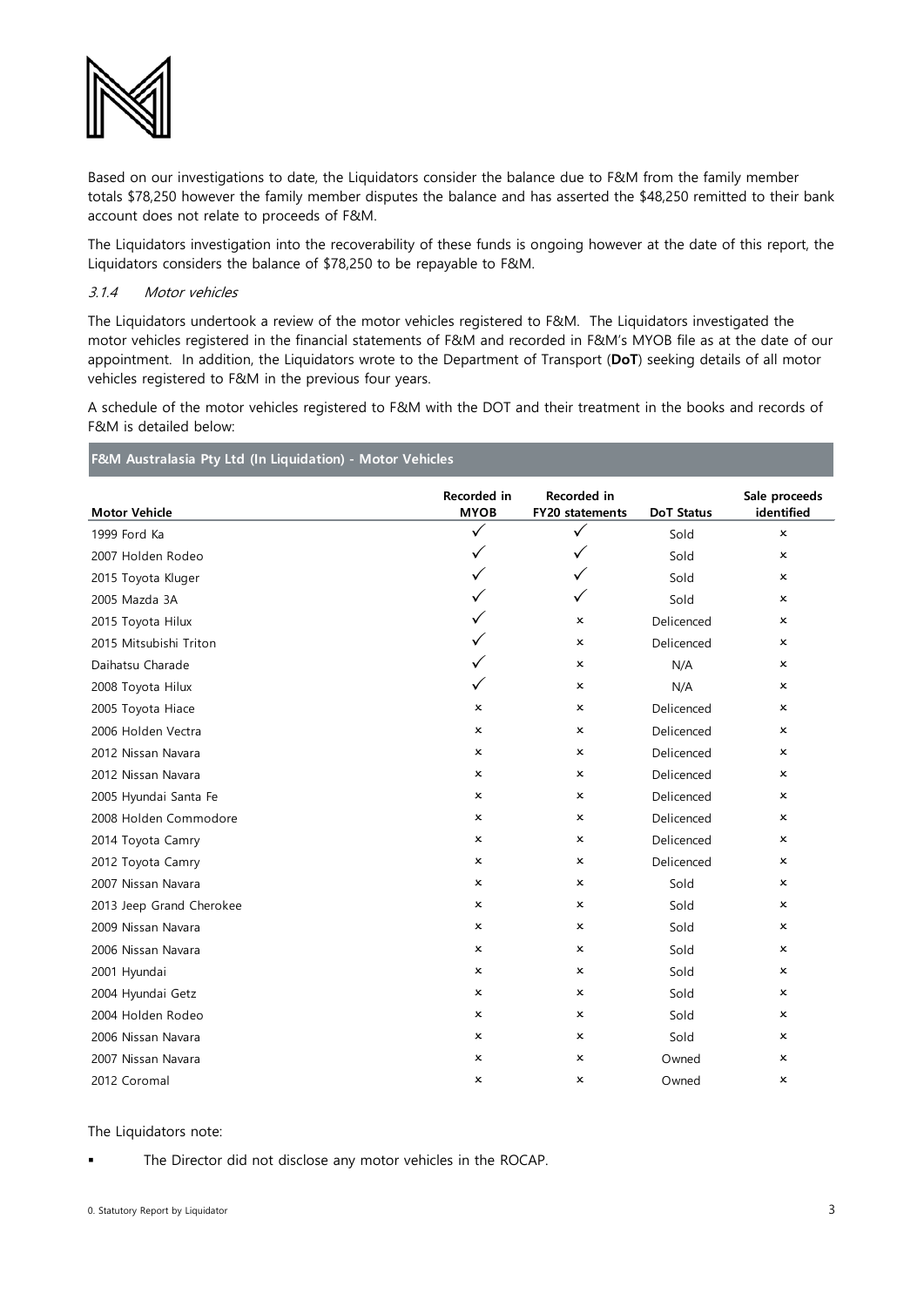

- The Liquidators wrote to various family members of the Director as well as former employees of F&M requesting information regarding the 2007 Nissan Navara and 2012 Coromal Caravan that are still registered to F&M. The Director's wife has advised the caravan was sold in January 2021 and the Nissan Navara was sold in May 2021. The Liquidators have not identified any receipts to F&M for the sale of these vehicles and no further details have been provided. Our investigations in respect of these vehicles are ongoing and in circumstances where no further information, the Liquidators may be required to report the vehicles stolen noting they remain registered to F&M.
- The Liquidators wrote to the parties who purchased the remaining vehicles to establish details of the sale transaction including how the vehicles was paid for and who the funds were paid to. The Liquidators' investigations in respect of these vehicles are ongoing.

# 3.1.5 Plant and equipment

The Directors' ROCAP did not disclose any plant and equipment however the MYOB file records plant and equipment (including car ramps, a fridge, phone equipment and various workshop tools) of with a net book value of \$64,228.

The Liquidators have investigated the ownership of the workshop equipment. The landlord has asserted that the P&E purchased by F&M was purchased in lieu of rent. The landlord has confirmed that no rent was charged for the Premises however in exchange for charging no rent, the landlord asserts that all P&E purchased by F&M was purchased for the benefit of the landlord.

The Liquidators investigations into these claims are ongoing.

#### $3.2$ **Liabilities**

Set out below is a summary of the liabilities of F&M identified by the Liquidators to date:

| <b>F&amp;M</b> - Estimated liability position |       |             |              |                  |         |  |
|-----------------------------------------------|-------|-------------|--------------|------------------|---------|--|
|                                               |       |             |              | Liquidators' ERV |         |  |
| \$                                            | Ref.  | <b>MYOB</b> | <b>ROCAP</b> | High             | Low     |  |
| Priority employee creditors                   | 3.2.1 | 16,387      |              | 35,979           | 35,979  |  |
| Unsecured creditors                           | 3.2.2 |             | 102.152      | 105,586          | 105,586 |  |
| Statutory liabilities                         | 3.2.3 | 28,136      |              | 23,318           | 23,318  |  |
| <b>Total</b>                                  |       | 44,523      | 102,152      | 164,883          | 164,883 |  |

# 3.2.1 Priority employee creditors

In accordance with section 556(1)(e) of the Corporations Act, employee entitlements such as wages, leave of absence, retrenchment, payment in lieu of notice and superannuation enjoy a priority ahead of unsecured creditors.

Following our appointment, the Liquidators wrote to each employee for the purposes of assessing their employee entitlements claim in respect of F&M. A summary of the claims presented by employees is set out below:

| <b>Priority employee creditors</b>           |        |  |
|----------------------------------------------|--------|--|
| Entitlement                                  | S      |  |
| Superannuation                               | 5,934  |  |
| Annual leave                                 | 11,327 |  |
| Long service leave                           | 10,585 |  |
| Pay in lieu of notice (incl. superannuation) | 8,133  |  |
| Total                                        | 35,979 |  |

When writing to employees, the Liquidators requested confirmation from employees who commenced employment with AK Mechanical if their entitlements we honoured by AK Mechanical and if their employment contract had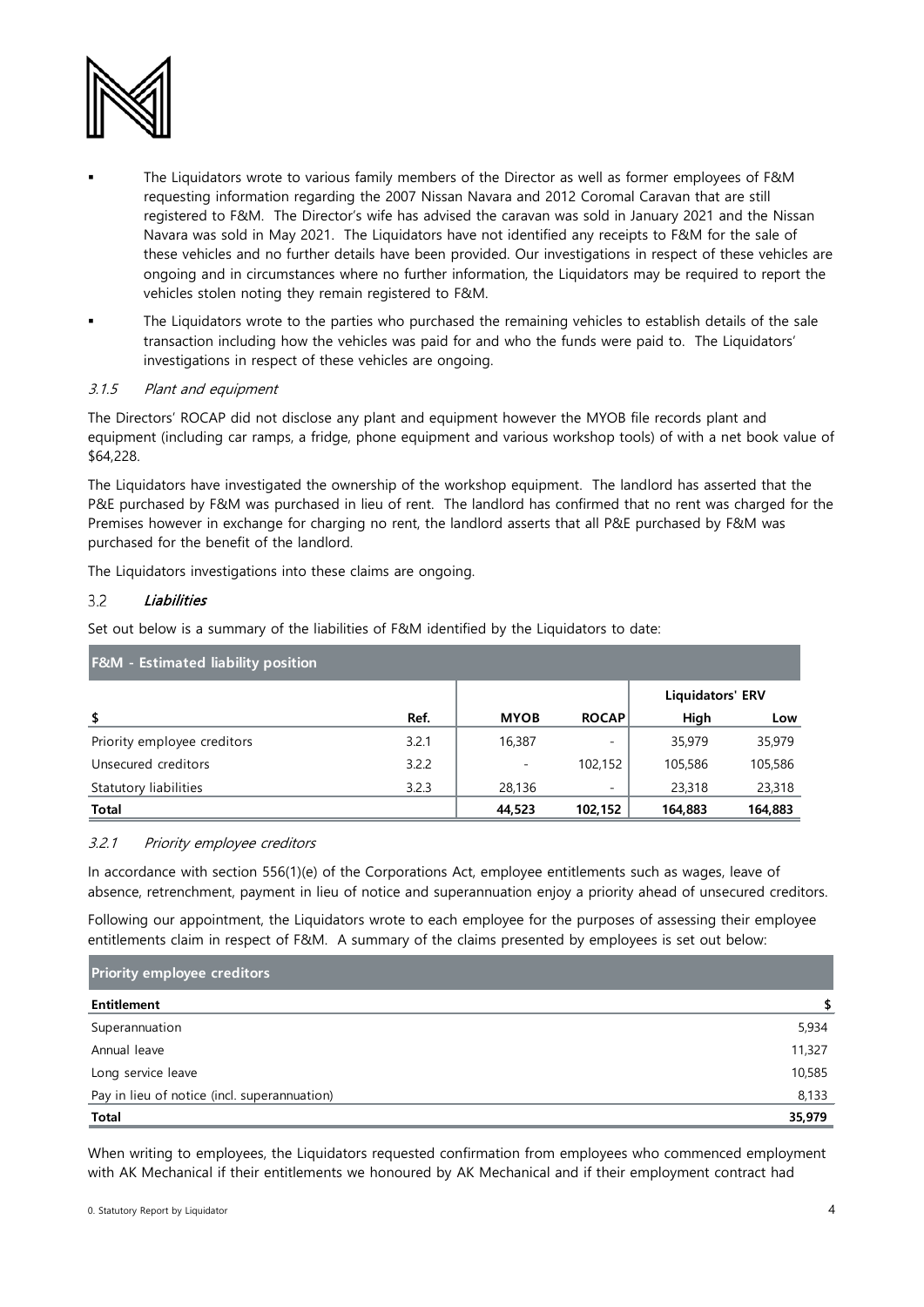

effectively transferred to the new entity. The employees confirmed their employee entitlements did not transfer to AK Mechanical however the Liquidators investigations into employee claims is ongoing.

At this stage, it is uncertain if there will be sufficient recoveries in the liquidation of F&M to pay a distribution to priority creditors. For this reason, the Liquidators encourage all employees who believe they have unpaid employee entitlements to submit their claim to the Fair Entitlement Guarantee (**FEG**) scheme. FEG will then assess the eligibility of the claimants and make payments to eligible recipients.

FEG will be entitled to subrogate into the position of employees to whom they make any distributions, and rank as a priority creditor in the liquidation of F&M. In effect, this means any amounts owing to an employee will become due to FEG if and when FEG make a distribution to the employee.

Further information regarding FEG can be found at [https://www.jobs.gov.au/fair-entitlements-guarantee-feg.](https://www.jobs.gov.au/fair-entitlements-guarantee-feg)

### 3.2.2 Unsecured creditors

The Directors' ROCAP did not confirm the balance due to unsecured creditors, however a separate listing of creditors was provided by the Director when providing the ROCAP. This included copies of all outstanding trade creditor invoices.

The outstanding trade creditor invoices, as well as proof of debts **(POD)** received from trade creditors total \$105,586 to date.

The Liquidators have not yet adjudicated on creditor claims and will only do so where the Liquidators are required to for the purposes of declaring a dividend.

### 3.2.3 Statutory liabilities

The ATO submitted a POD for \$23,318 in respect of GST. The ATO's POD may increase pending completion (where relevant) of outstanding tax lodgements.

### **Investigations**  $\overline{4}$

The Liquidators have obtained access to certain books and records of F&M and their investigations are ongoing. Based on our review of the records to date, the Liquidators are of the view F&M did not maintain its accounting records on a regular basis and the MYOB file was not reconciled prior to the Liquidators appointment. This, together with the incarceration of the Director has made it challenging for the Liquidators to obtain the required information to complete their investigations.

As detailed in section [3.1.4](#page-2-0) above, the Liquidators wrote to the DoT to assist the Liquidators investigation of motor vehicles registered to F&M which were sold or transferred prior to the Liquidators appointment.

Records obtained from the DoT confirm 13 vehicles were transferred from F&M to 12 different parties in the four years prior to the Liquidators' appointment. The Liquidators wrote to each of these parties to confirm (i) payment details, (ii) background of sale, and (iii) any relationship with F&M or related parties.

The Liquidators' investigations into these transactions are ongoing, and further action may be taken should it be determined that any transfers are capable of being set aside. Based on initial responses received from purchasers, it appears the vehicles were sold in arm's length transactions and may not be voidable. The Liquidators further investigations have been unable to identify the sale proceeds from these vehicles being deposited to F&M's bank account. This will require further investigation.

In addition to investigating the transfer of motor vehicles, the Liquidators investigations include:

- The potential existence of a shadow director and the role undertaken; and
- The potential misappropriation of F&M funds.

### 5 **Receipts and payment to date**

The only receipt in the liquidation to date is \$17,415 relating to the closing balance in the Westpac account prior to its closure.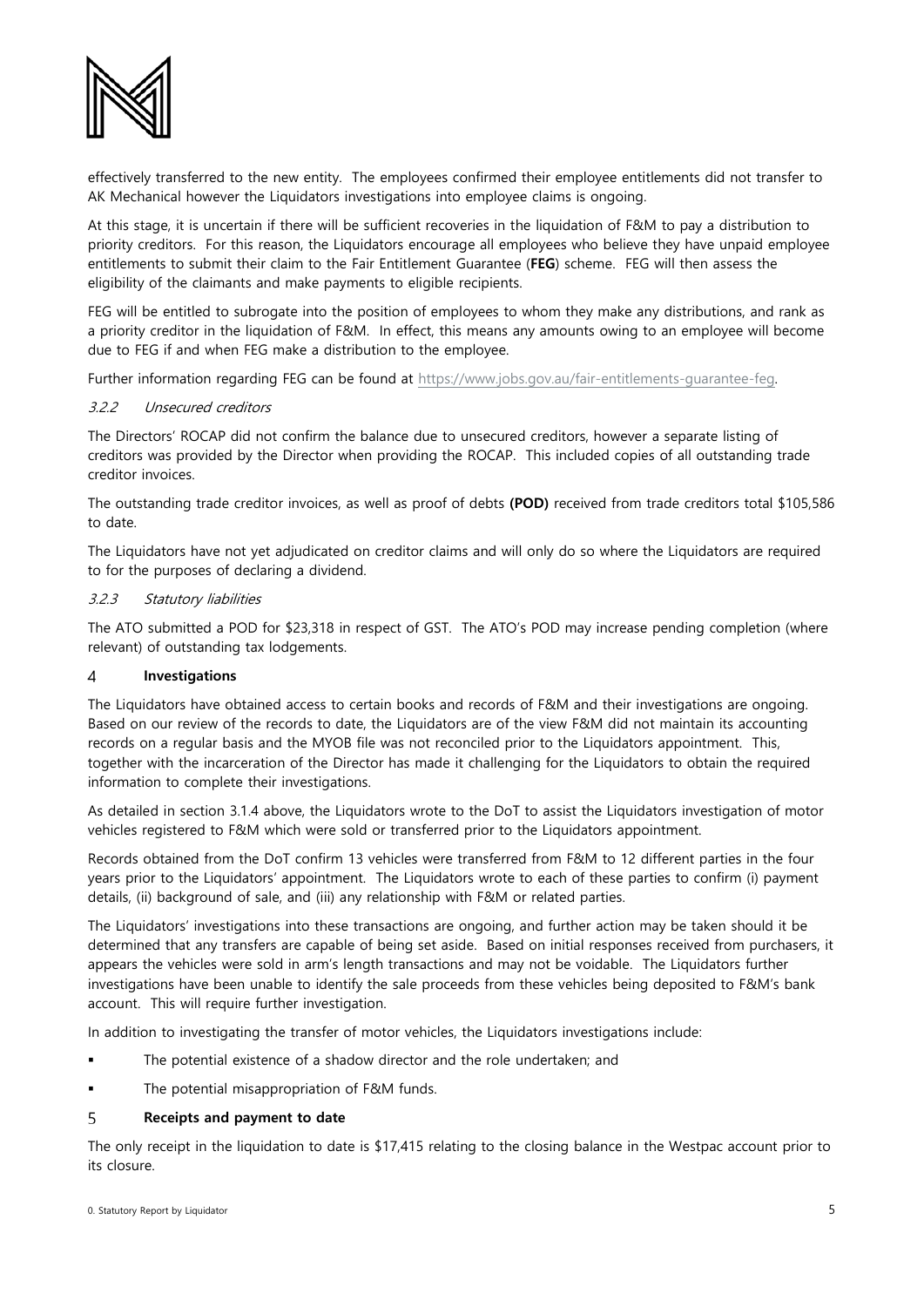

### 6 **Likelihood of a dividend**

A number of factors will affect the likelihood of a dividend being paid to creditors, including:

- the size and complexity of the liquidation;
- the amount of assets realisable and the costs of realising those assets;
- the statutory priority of certain claims and costs;
- the value of various classes of claims including secured, priority and unsecured creditor claims, and
- the volume of enquiries by creditors and other stakeholders.

Based on information available to us at this time, we consider it unlikely that a dividend may be payable to creditors with admitted claims in the liquidation.

If a dividend is going to be paid, you will be contacted before that happens and, if you have not already done so, you will be asked to lodge a proof of debt. This formalises the record of your claim in the liquidation and is used to determine all claims against F&M.

### $\overline{7}$ **Cost of the liquidation**

We enclose a detailed report on our remuneration, called a Remuneration Approval Report.

We propose to have our remuneration approved by a proposal without a meeting.

To vote on the proposal, you must return the enclosed voting form to our office by post, fax or email by 10 May 2022. You must also include a completed proof of debt and information to substantiate your claim. A proof of debt form is enclosed, together with guidance notes to assist you when you complete it.

We also enclose an Australian Restructuring Insolvency and Turnaround (**ARITA**) information sheet on passing resolutions without a meeting.

### 8 **What happens next?**

We will proceed with the liquidation, which will include:

- realising the remaining assets to the extent any are recovered;
- recovering any further available property;
- completing our investigations into F&M's affairs;
- if identified, pursuing any viable claims for statutory recovery actions; and
- completing our reporting to the corporate insolvency regulator, the Australian Securities and Investments Commission (**ASIC**); and

We may write to you again with further information on the progress of the liquidation.

We expect to have completed this liquidation within 12 months.

### 9 **Where can you get more information?**

You can access information which may assist you on the following websites:

- ARITA at www.arita.com.au/creditors.
- ASIC at www.asic.gov.au (search for "insolvency information sheets").